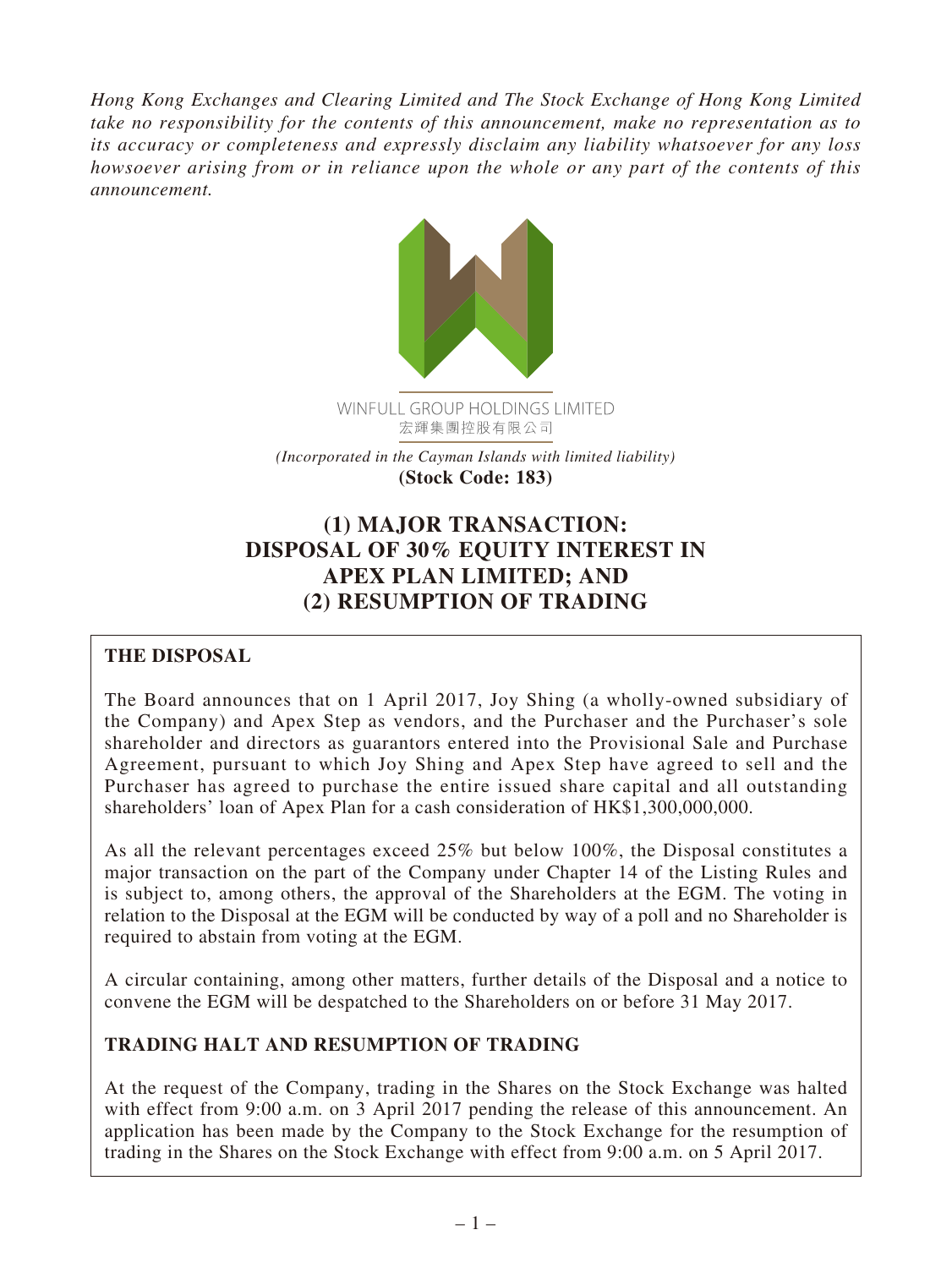## **THE DISPOSAL**

The Board announces that on 1 April 2017, Joy Shing (a wholly-owned subsidiary of the Company) and Apex Step as vendors, and the Purchaser and the Purchaser's sole shareholder and directors as guarantors entered into the Provisional Sale and Purchase Agreement, pursuant to which Joy Shing and Apex Step have agreed to sell and the Purchaser has agreed to purchase the entire issued share capital and all outstanding shareholders' loan of Apex Plan for a cash consideration of HK\$1,300,000,000.

#### **PROVISIONAL SALE AND PURCHASE AGREEMENT**

The salient terms of the Provisional Sale and Purchase Agreement are as follows:

#### **Date**

1 April 2017

#### **Parties**

| (1) | Joy Shing, a wholly-owned subsidairy of the Company |
|-----|-----------------------------------------------------|
|     | (ii) Apex Step                                      |
|     | The Purchaser                                       |
|     |                                                     |

Purchaser's guarantors: the sole shareholder and the directors of the Purchaser

To the best of the Directors' knowledge, information and belief, having made all reasonable enquiries, the Purchaser is an investment holding company incorporated in Hong Kong with limited liabilities and the Purchaser, its ultimate beneficial owner(s) and guarantors are Independent Third Parties. Apex Step as at the date of this announcement is holding of 70% shareholding interest in the Apex Plan and Apex Step and its ultimate beneficial owners are Independent Third Parties.

The Purchaser confirms that the Purchaser, its guarantors and their respective associates (as defined under the Listing Rules) do not hold any Shares or equity interests, whether directly or indirectly, in the share capital of the Company.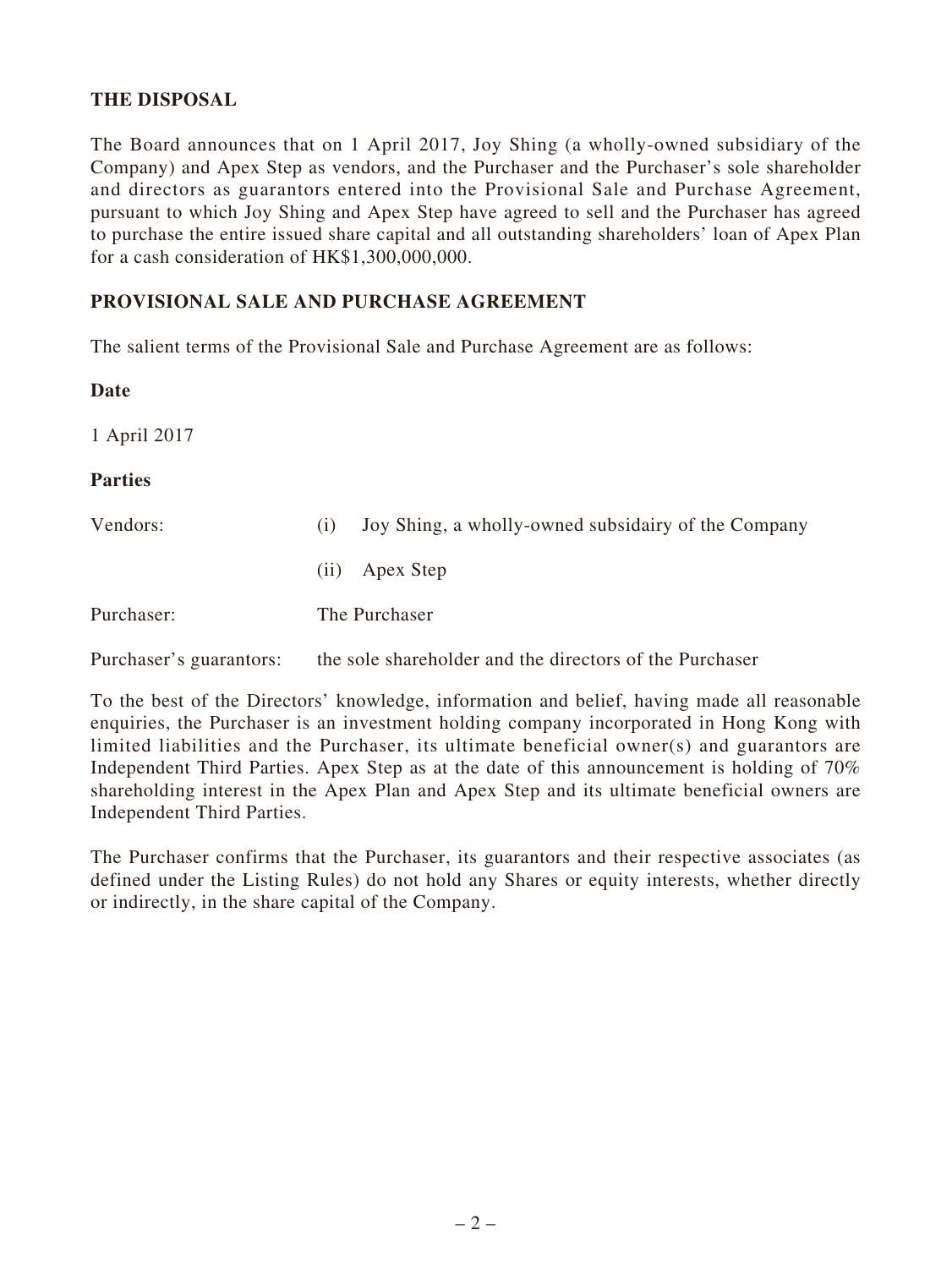## **Subject Matter**

Subject to the terms of Provisional Sale and Purchase Agreement, the Vendors have agreed to sell and the Purchaser has agreed to purchase the entire issued share capital and all the outstanding shareholders' loan of Apex Plan for a cash consideration of HK\$1,300,000,000.

The parties have agreed to enter into a formal sale and purchase agreement on or before 26 May 2017.

## **Consideration**

The Consideration of HK\$1,300,000,000 shall be payable to the Vendors in cash in the following manner:

- (i) as to HK\$60,000,000 upon the signing of the Provisional Sale and Purchase Agreement, which is held in an escrow account of a firm of solicitors in Hong Kong;
- (ii) as to HK\$70,000,000 on or before 1 May 2017;
- (iii) as to HK\$65,000,000 on or before 15 July 2017;
- (iv) as to HK\$65,000,000 on or before 15 August 2017;
- (v) as to HK\$65,000,000 on or before 15 September 2017;
- (vi) as to HK\$65,000,000 on or before 23 October 2017; and
- (vii) as to the remaining HK\$910,000,000 upon Completion.

The Consideration was determined after arm's length negotiations between the Vendors and the Purchaser through estate agent.

Having considered the above and the factors described under the section headed "Reasons for and the benefits of the Disposal" below, the Directors consider that the Consideration is fair and reasonable and in the interest of the Company and the Shareholders as a whole.

#### **Condition precedent**

Completion is conditional on the passing by the Shareholders at a general meeting of the Company to be convened and held of the necessary ordinary resolution(s) to approve the Disposal and the transaction contemplated thereunder.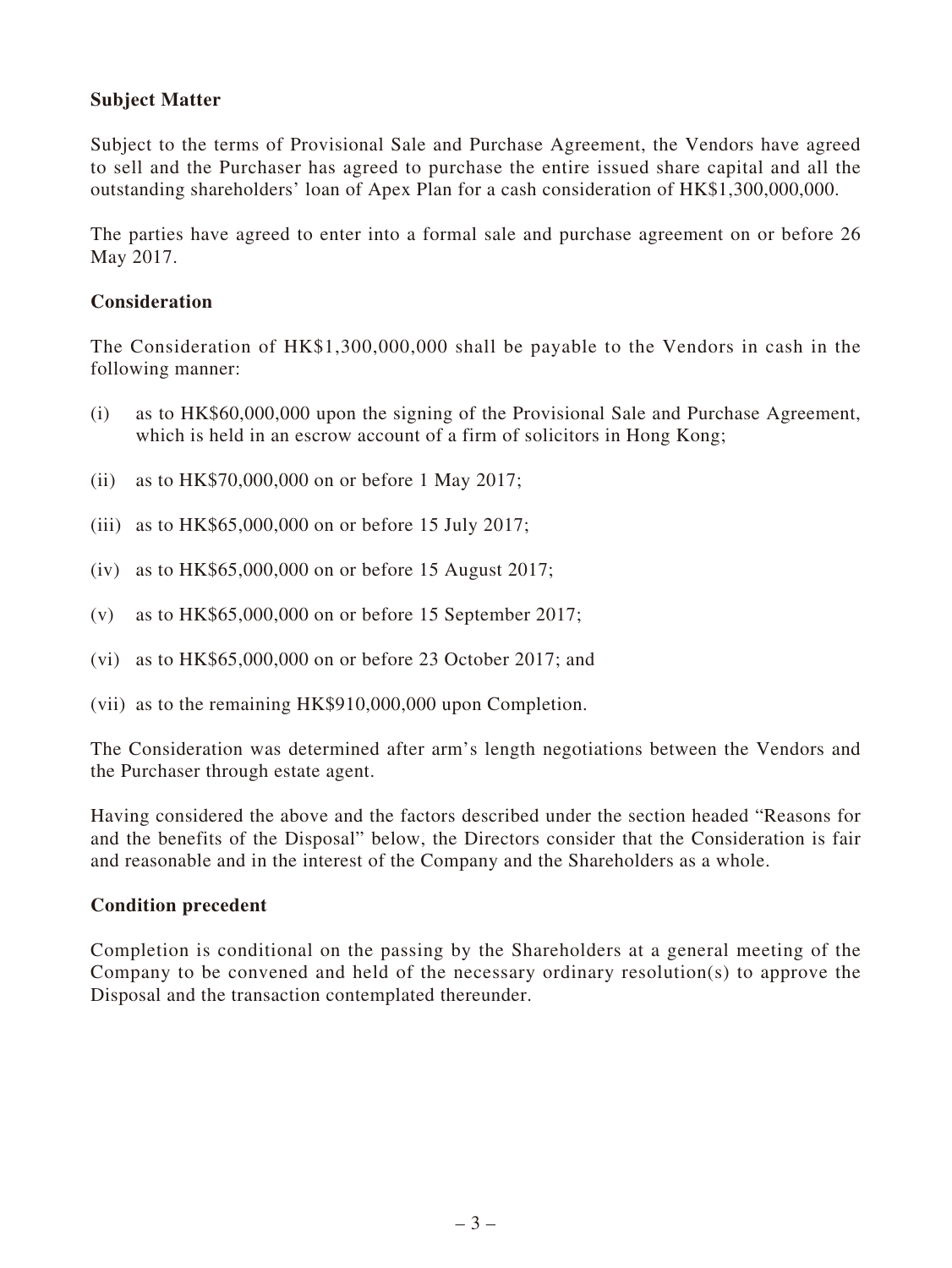## **Completion of the Disposal**

Subject to the fulfilment of the condition precedent above, Completion shall take place on or before 28 March 2018.

#### **Guarantee**

Pursuant to the terms of the Provisional Sale and Purchase Agreement, each of the Company and Pena Investments shall guarantee the performance, obligations and warranties of Joy Shing and Apex Step, respectively for a period of two years after Completion on several basis in proportion to their respective shareholding in Apex Plan. The Purchaser's guarantors agreed to jointly and severally guarantee the performance of the Purchaser under the Provisional Sale and Purchase Agreement (including but not limited to the payment of the Consideration).

## **INFORMATION OF THE TARGET GROUP**

Apex Plan is an investment company incorporated in the British Virgin Islands. The Target Group comprises the Apex Plan and its subsidiary, Everhost. The sole business of the Target Group is the re-development of the Property through Everhost.

Set out below is the financial information of the Target Group as extracted from the annual report of the Company for the year ended 30 June 2016:

|                                    | For the    | For the<br>year ended<br>30 June 2016 30 June 2015 |
|------------------------------------|------------|----------------------------------------------------|
|                                    | year ended |                                                    |
|                                    | (HK'000)   | (HK'000)                                           |
| Revenue                            |            |                                                    |
| Loss before taxation <i>(note)</i> | (7, 742)   | (1,628)                                            |
| Loss after taxation                | (6, 474)   | (5,146)                                            |

The unaudited net assets value of the Target Group, excluding the outstanding shareholders' loan of Apex Plan of HK\$274,662,000 and the bank loan of HK\$700,000,000, as at 31 December 2016 was approximately HK\$945,935,000.

*Note:* The loss before taxation is calculated taking into account the recognition of tax credit to the Target Group.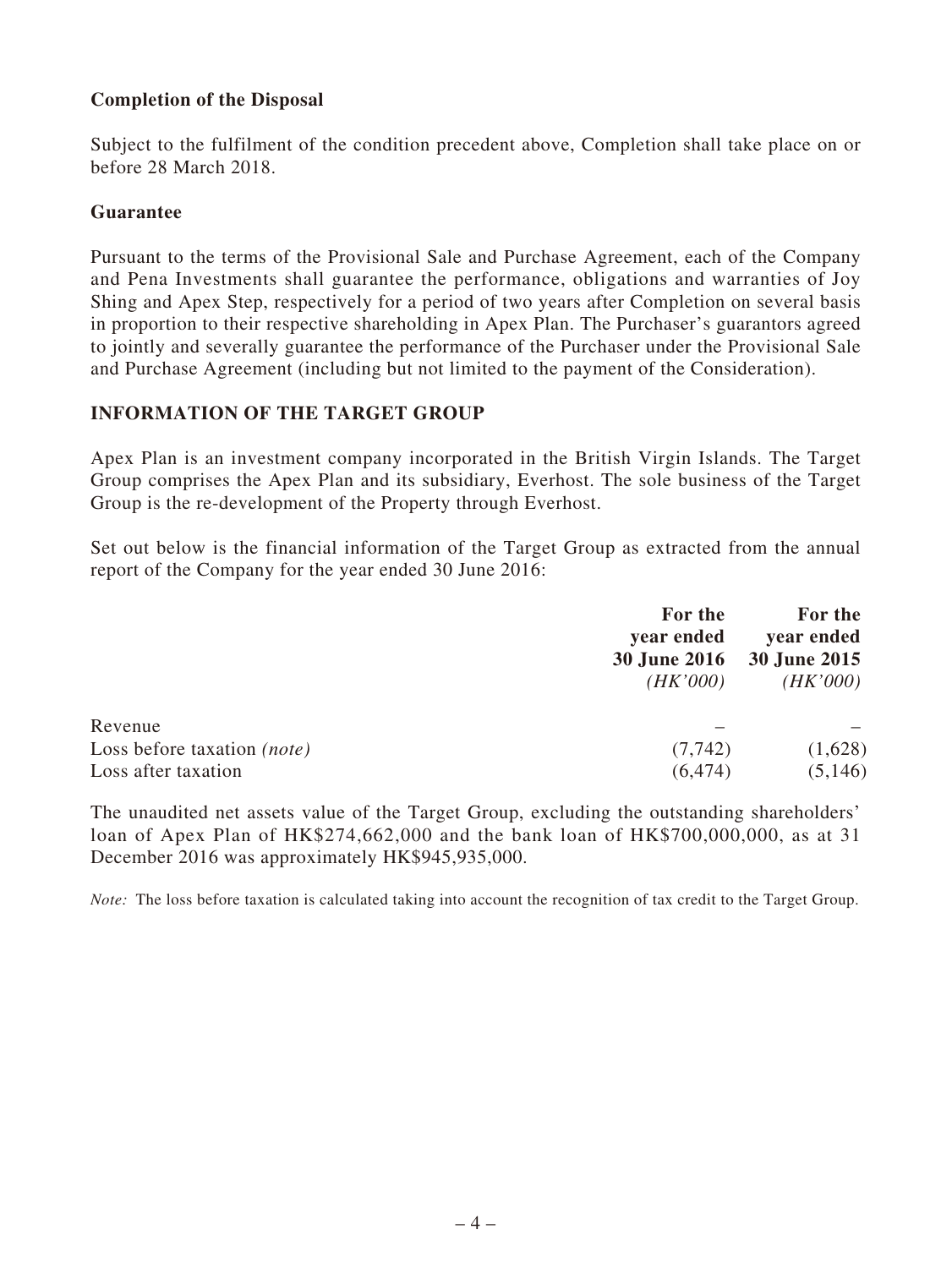# **SHAREHOLDING STRUCTURE OF THE TARGET GROUP**

The following is the shareholding structure of the Target Group as at the date of this announcement and immediately after Completion:



#### **As at the date of the announcement**

# **Immediately after Completion**

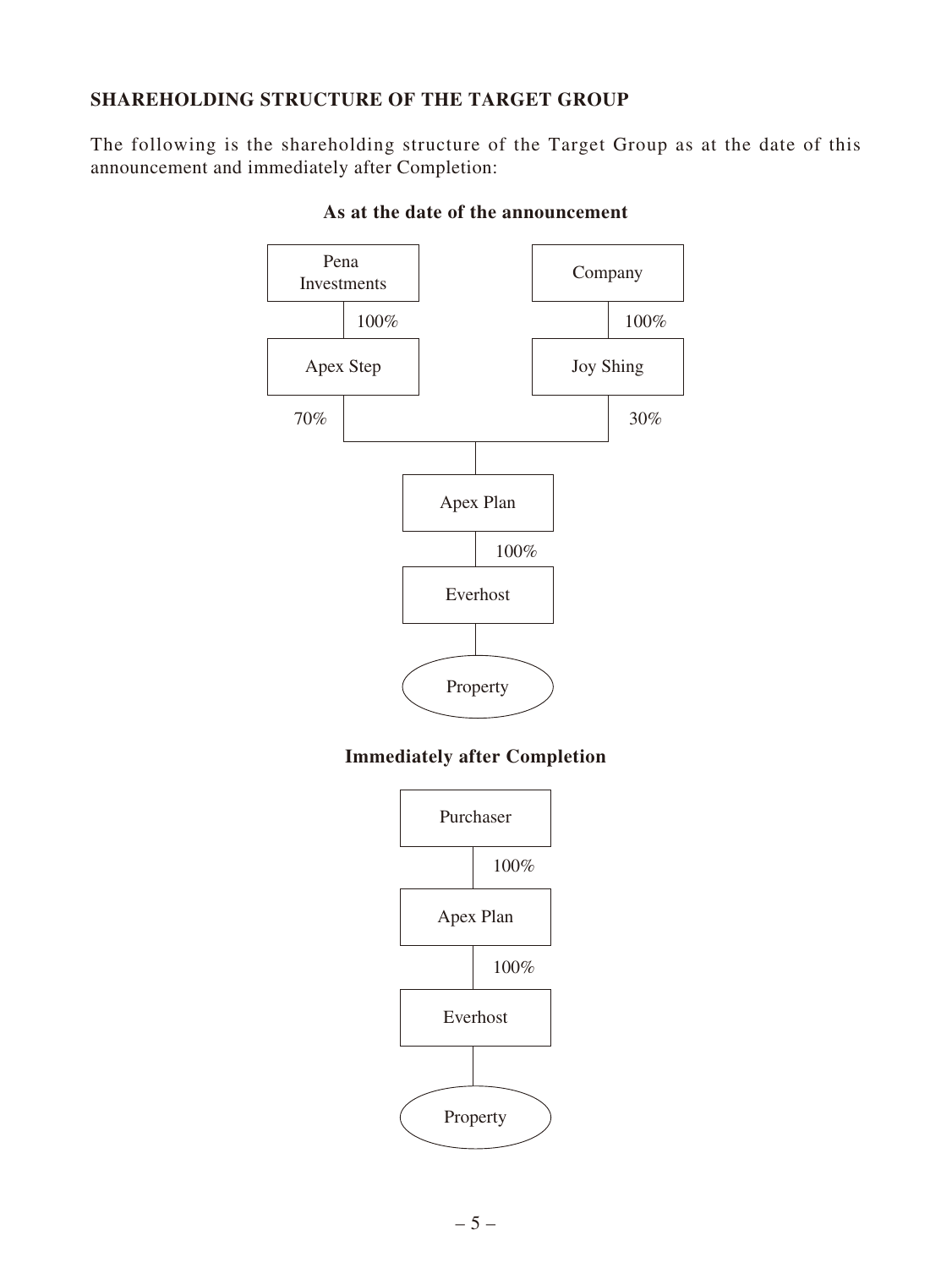# **REASONS FOR AND BENEFITS OF THE DISPOSAL**

The Group is principally engaged in property investment and trading, property development and provision of renovation services.

In light of the gain from the Disposal, the Board considers that the Disposal represents a good opportiunty for reaslisation of the Group's investment in the associates. Further, the proceeds from the Disposal can further strenghten the cash position of the Group and will allow the Group to reallocation its resources for its principal activities.

Taking into account the abovementioned factors, the Directors consider that the terms and conditions of the Disposal are fair and reasonable and on normal commercial terms and are in the interests of the Company and Shareholders as a whole.

#### **FINANCIAL EFFECT OF THE DISPOSAL**

Upon Completion, the Target Group will cease to be the associates of the Company and the results, assets and liabilities of the Target Group will no longer be equity accounted for in the books of the Company.

## **GAIN OR LOSS ATTRIBUTABLE TO THE DISPOSAL**

The Disposal is expected to recognise a gain before tax of approximately HK\$89,950,000 to the Group, which is calculated based on the Consideration of HK\$1,300,000,000 less the shareholders' loan due from the Target Group and the outstanding bank loan of the Target Group of approximately HK\$274,662,000 and HK\$700,000,000, respectively, as at 31 December 2016 and other related costs and expenses and taking into account the Company's 30% shareholding interests in Apex Plan. Subject to audit, the actual amount of the gain on the Disposal to be recognised by the Group will depend on the net asset value of the Target Group as at Completion and therefore may be different from the amount mentioned above.

#### **USE OF PROCEEDS**

The net proceeds from the Disposal shared by the Group will be approximately HK\$172 million, which will be used for its principal activities for acquistion of properties for investment, trading and development.

## **IMPLICATIONS UNDER THE LISTING RULES**

As all the relevant percentages exceed 25% but below 100%, the Disposal constitutes a major transaction on the part of the Company under Chapter 14 of the Listing Rules. and is subject to, among others, the approval of the Shareholders at the EGM.

An EGM will be convened and held for the Shareholders to, among other things, consider and, if thought fit, to approve the Disposal and no Shareholder is required to abstain from voting at the EGM.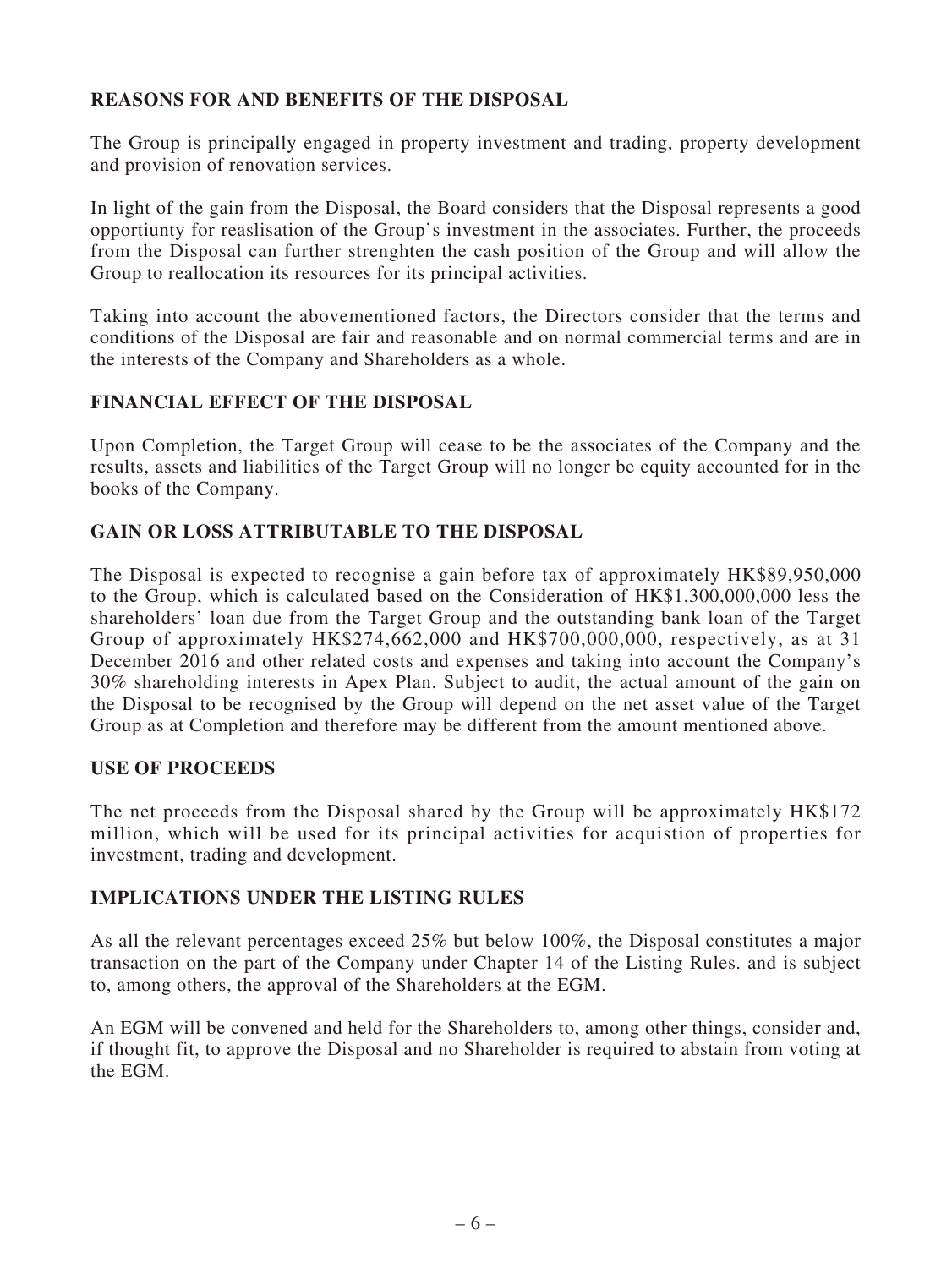A circular containing, among other matters, further details of the Disposal and a notice to convene the EGM will be despatched to the Shareholders on or before 31 May 2017 as the Company may require extra time to coordinate with Apex Step to prepare certain information on the Target Group to be disclosed in the circular and pending the signing of the formal sale and purchase agreement.

# **TRADING HALT AND RESUMPTION OF TRADING**

At the request of the Company, trading in the Shares on the Stock Exchange was halted with effect from 9:00 a.m. on 3 April 2017 pending the release of this announcement. An application has been made by the Company to the Stock Exchange for the resumption of trading in the Shares on the Stock Exchange with effect from 9:00 a.m. on 5 April 2017.

# **DEFINITIONS**

In this announcement, unless the context requires otherwise, the following terms shall have the same following meanings as set out below:

| "Apex Plan"     | Apex Plan Limited, a company incorporated in the British<br>Virgin Islands with limited liability and is owned as to 30%<br>by Joy Shing and 70% by Apex Step                                                          |
|-----------------|------------------------------------------------------------------------------------------------------------------------------------------------------------------------------------------------------------------------|
| "Apex Step"     | Apex Step Holdings Limited, a company incorporated in the<br>British Virgin Islands with limited liability                                                                                                             |
| "Board"         | the board of Directors                                                                                                                                                                                                 |
| "Company"       | Winfull Group Holdings Limited, a company incorporated<br>in the Cayman Islands with limited liability and the issued<br>Shares of which are listed on Stock Exchange under stock<br>code: 183                         |
| "Completion"    | completion of the Disposal                                                                                                                                                                                             |
| "Consideration" | HK\$1,300,000,000, being the consideration for the Disposal                                                                                                                                                            |
| "Director(s)"   | the director( $s$ ) of the Company                                                                                                                                                                                     |
| "Disposal"      | (i) the sale of the entire issued share capital of Apex Plan;<br>and (ii) the sale of all the outstanding shareholders' loan of<br>Apex Plan by the Vendors pursuant to the Provisional Sale<br>and Purchase Agreement |
| "EGM"           | the extraordinary general meeting of the Company to be held<br>and convened to consider and approve the Disposal                                                                                                       |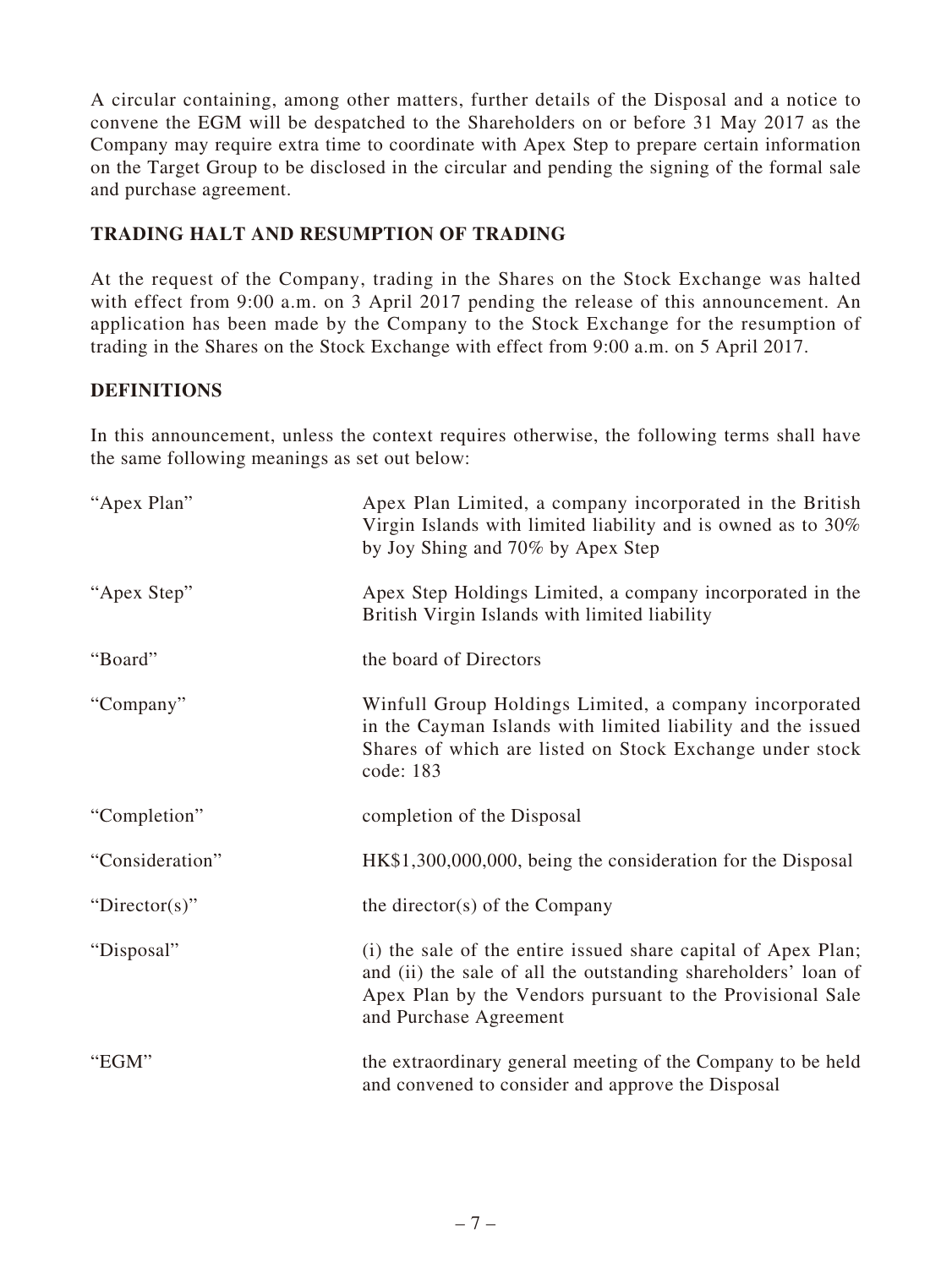| "Everhost"                                   | Everhost Limited, a company incorporated in Hong Kong<br>with limited liability and a wholly-owned subsidiary of Apex<br>Plan                                                           |
|----------------------------------------------|-----------------------------------------------------------------------------------------------------------------------------------------------------------------------------------------|
| "Group"                                      | the Company and its subsidiaries                                                                                                                                                        |
| "HK\$"                                       | Hong Kong dollars, the lawful currency of the Hong Kong                                                                                                                                 |
| "Hong Kong"                                  | the Hong Kong Special Administrative Region of the<br>People's Republic of China                                                                                                        |
| "Independent Third Party(ies)"               | party(ies) who, together with his/her ultimate beneficial<br>owner(s), is/are persons independent of the Company and its<br>connected persons (within the meaning of the Listing Rules) |
| "Joy Shing"                                  | Joy Shing Development Limited, a company incorporated in<br>the British Virgin Islands with limited liability and a wholly-<br>owned subsidiary of the Company                          |
| "Listing Rules"                              | the Rules Governing the Listing of Securities on the Stock<br>Exchange                                                                                                                  |
| "Pena Investments"                           | Pena Investments Limited, a company incorporated in the<br>British Virgin Islands and is the holding company of Apex<br>Step                                                            |
| "Property"                                   | the property located at Nos.18-32 Junction Road, Kowloon,<br>Hong Kong                                                                                                                  |
| "Provisional Sale and<br>Purchase Agreement" | the provisional sale and purchase agreement dated 1 April<br>2017 and entered into among the Vendors, the Purchaser,<br>and the Purchaser's guarantors in relation to the Disposal      |
| "Purchaser"                                  | Multi Fun Limited, a company incorporated in Hong Kong,<br>being the purchaser of the Provisional Sale and Purchase<br>Agreement                                                        |
| "Shareholder(s)"                             | $holder(s)$ of issued $Share(s)$                                                                                                                                                        |
| "Shares"                                     | ordinary shares of HK\$0.01 each in the share capital of the<br>Company                                                                                                                 |